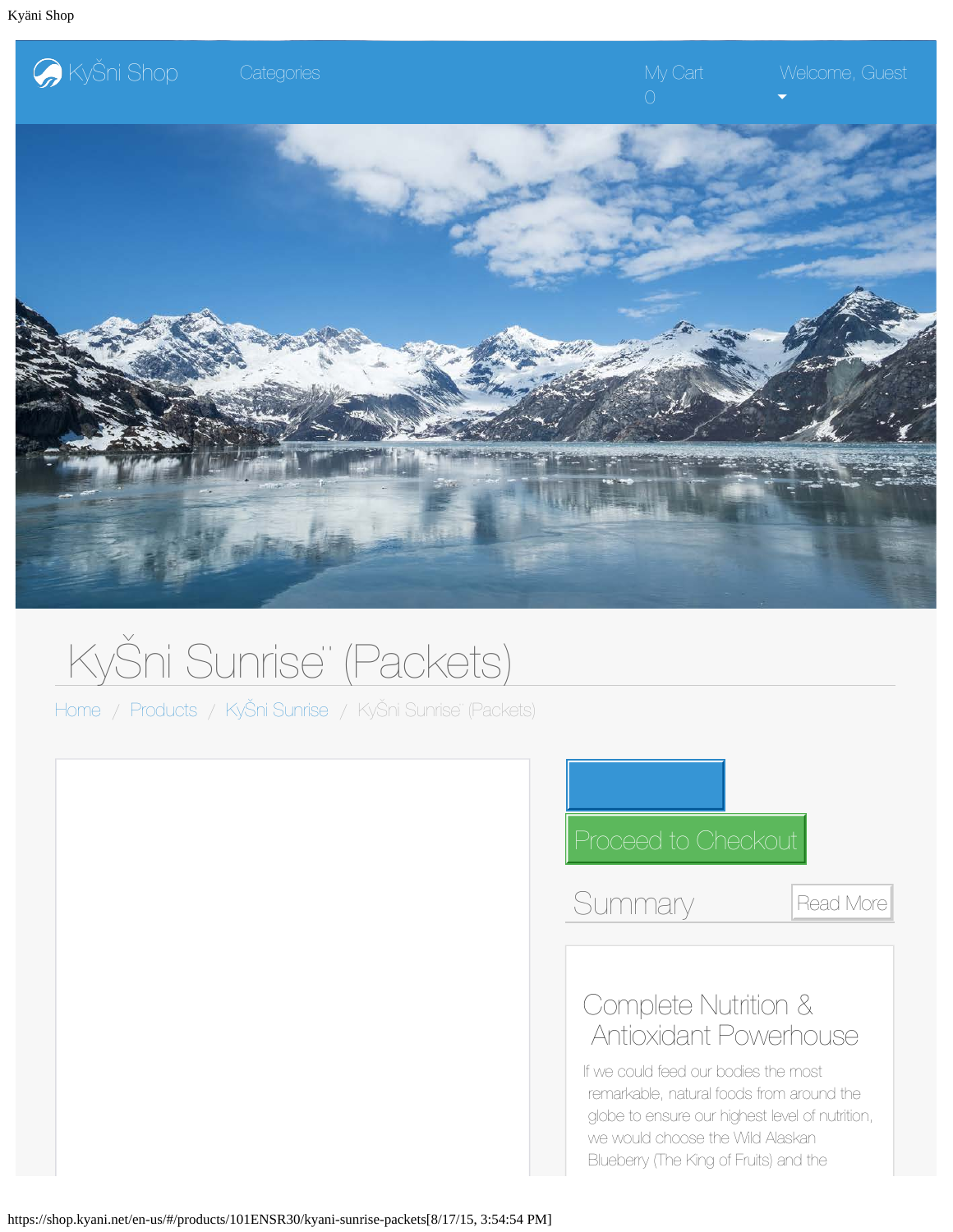

 sixteen additional Superfoods found in Kyäni Sunrise.

With 5 times more antioxidants than cultivated blueberries, research has confirmed that blueberry consumption boosts serum antioxidant levels to protect against damage to cells and may reduce the risk of many chronic degenerative diseases.

Superfoods including Pomegranate, Red Raspberry, Amla Berry, Panax Gingseng and many others provide Kyäni Sunrise with an amazing spectrum of rich-colored, vitalizing nutrients that provide incomparable health benefits.

Taken in the morning to provide maximum bioavailability, Kyäni Sunrise will help you experience optimal health. Try it for yourself!

This Kyäni Sunrise pack comes in 30 - 1 ounce pouches.

## Videos



#### Customer Reviews

Felt a big difference in just a few weeks!

By: Florence Faith Jose